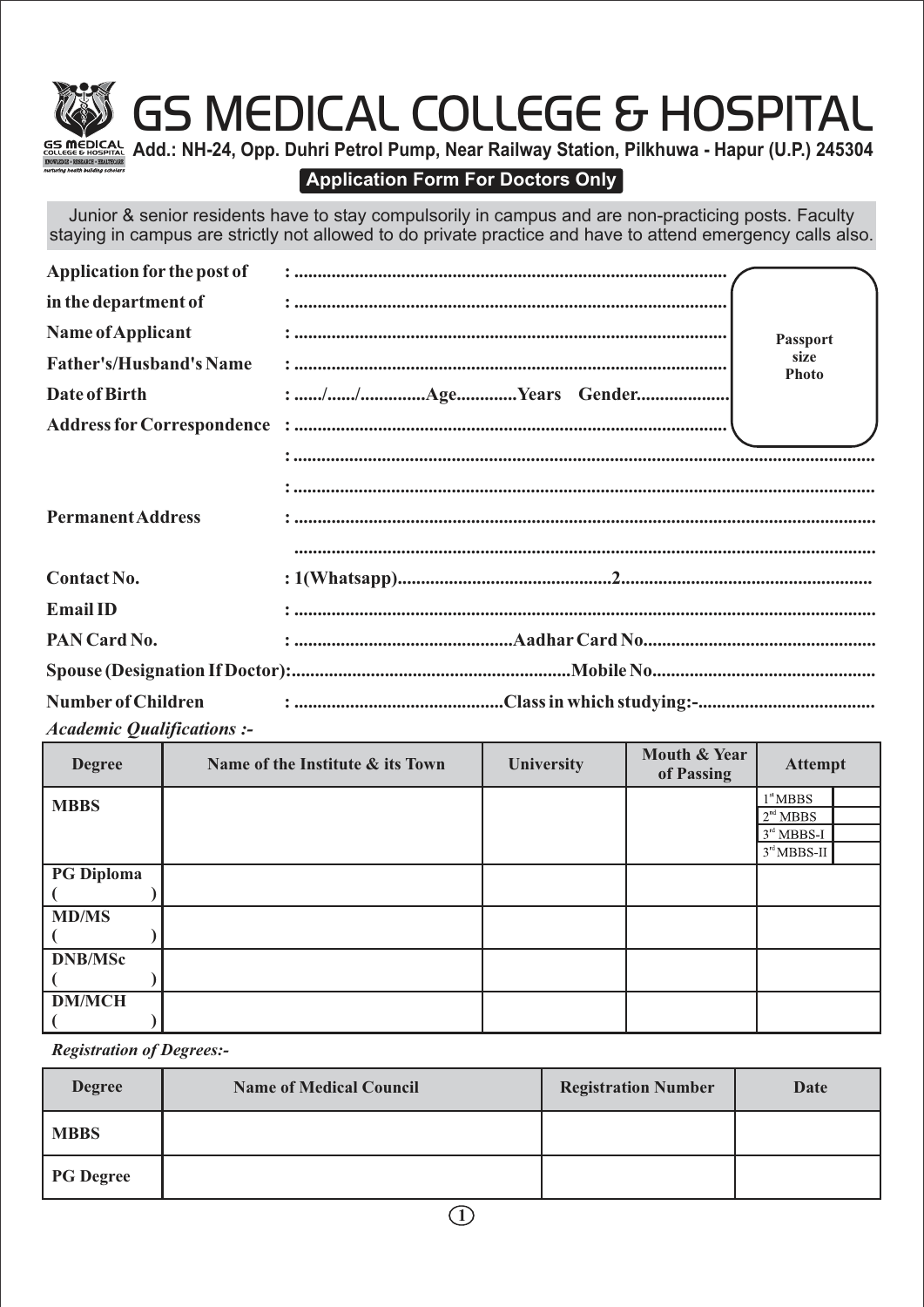#### **Category of Caste (**ü**):- Open/SC/ST/VJ/NT/OBC/Other**

**Specify Caste:-............................................................ Religion:-........................................................**

**Presently Working with:-**

| <b>Name of the Institution</b> |                        |  |
|--------------------------------|------------------------|--|
| <b>Designation</b>             | <b>Since</b><br>(Date) |  |

**Experience:-** (Experience of recognised and permitted medical colleges (after LOP) only, however stop admission duration after LOP will be considered)

| Post                             | Name of the Institute & its Town                   | From                                             | From              | <b>Experience</b> |              |  |
|----------------------------------|----------------------------------------------------|--------------------------------------------------|-------------------|-------------------|--------------|--|
|                                  |                                                    | <b>DD/MM/YYYY</b>                                | <b>DD/MM/YYYY</b> |                   | YY   MM   DD |  |
| Tutor/<br><b>Junior Resident</b> |                                                    |                                                  |                   |                   |              |  |
|                                  |                                                    |                                                  |                   |                   |              |  |
| <b>Senior Resident</b>           |                                                    |                                                  |                   |                   |              |  |
|                                  |                                                    |                                                  |                   |                   |              |  |
|                                  |                                                    |                                                  |                   |                   |              |  |
|                                  |                                                    |                                                  |                   |                   |              |  |
| Lecturer/Assistant               |                                                    |                                                  |                   |                   |              |  |
| <b>Professor</b>                 |                                                    |                                                  |                   |                   |              |  |
|                                  | Total Teaching Experience as Assistant Professor → |                                                  |                   |                   |              |  |
|                                  |                                                    |                                                  |                   |                   |              |  |
|                                  |                                                    |                                                  |                   |                   |              |  |
| Reader/Associate                 |                                                    |                                                  |                   |                   |              |  |
| <b>Professor</b>                 |                                                    |                                                  |                   |                   |              |  |
|                                  | Total Teaching Experience as Associate Professor → |                                                  |                   |                   |              |  |
|                                  |                                                    |                                                  |                   |                   |              |  |
|                                  |                                                    |                                                  |                   |                   |              |  |
| <b>Professor</b>                 |                                                    |                                                  |                   |                   |              |  |
|                                  |                                                    |                                                  |                   |                   |              |  |
|                                  |                                                    | Total Teaching Experience as Professor →         |                   |                   |              |  |
| Dean/Principal/MS                |                                                    |                                                  |                   |                   |              |  |
|                                  |                                                    | Grand Total of Teaching Experience $\rightarrow$ |                   |                   |              |  |

**To be filled in by Ex-Army Person only:**

| <b>Designation</b>       | Name of the Institute & its Town | <b>From</b>       | From              | <b>Experience</b> |  |      |
|--------------------------|----------------------------------|-------------------|-------------------|-------------------|--|------|
|                          |                                  | <b>DD/MM/YYYY</b> | <b>DD/MM/YYYY</b> |                   |  | A DP |
| <b>Graded specialist</b> |                                  |                   |                   |                   |  |      |
| Classified specialist    |                                  |                   |                   |                   |  |      |
| <b>Advisor</b>           |                                  |                   |                   |                   |  |      |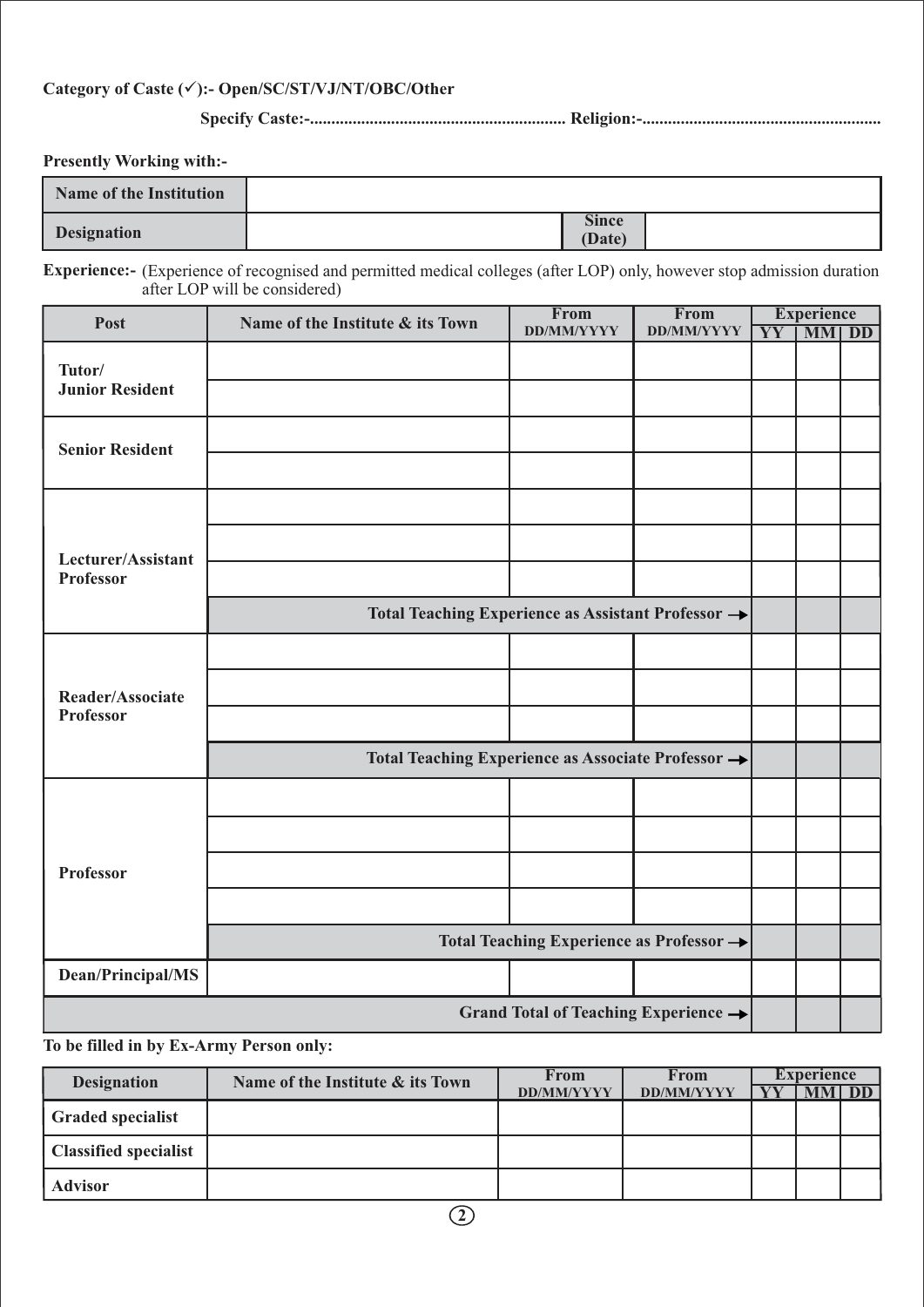| Are you PG Guide    | :- Yes/No. Number of students Guided till date<br>(Attach university letter of PG Guide ship)                                                                              |
|---------------------|----------------------------------------------------------------------------------------------------------------------------------------------------------------------------|
|                     | • Have you undergone Training in "Basis Course Workshop" and "and ATCOM Module" at MCI Regional Centre or<br>in your college under Regional Centre Observer ship? Yes / No |
|                     | • Have you undergone advanced course training in Medical Education? Yes / No                                                                                               |
|                     | • Do you have any Diploma/Degree/Fellowship in Medical Education? Yes / No                                                                                                 |
|                     | • Have you undergone "Basic Course in Biomedical Research" from Institute(s) designated by MCI? Yes / No                                                                   |
| If yes, give detail | • Have you been considered by MCI in any UG/PG inspection at any other medical college during last 3 years.                                                                |
|                     |                                                                                                                                                                            |
|                     |                                                                                                                                                                            |

**Whether appeared in last MCI-UG/PG assessment on same designation- Yes/No**

- **Have you undertaken any research Project as Principal or Co-Principal Investigator (PI/CoPI) founded by ICMR/DST/DBT/or any other body? Yes / No**
- **Number of Publications of Original Research Papers (In Indexed Journals as 1st/2nd/3rd Corresponding Author only):-**
	- **1. Abstract, Letter to editor, Health education article, Review article, Case report etc. shall not be considered.**
	- **2. Publication in E-Journals shall not be considered.**
	- **3. All Research Paper should be of your subject only.**
	- **4. Indexing of your journals should be minimum by 1 agency out of 7 MCI approved indexing agencies: Scopus, Pubmed, Medline, Expanded Embase, Citation Index, Science Citation Index and Directory of Open Access Journals (DOAJ). Indexing by other agencies will not be considered.**

**(Mention your best 4 papers 2 during the tenure of assistant professor and 2 during the tenure of associate professor)**

| S.<br>$\overline{\text{No}}$ | Name of Authors | <b>Title of Research Paper</b> | Name of Journal | Volume no.<br>& Year of<br>Journal | <b>Starting</b><br>& ending<br>page no. | <b>Indexed</b><br><b>By</b> |
|------------------------------|-----------------|--------------------------------|-----------------|------------------------------------|-----------------------------------------|-----------------------------|
|                              |                 |                                |                 |                                    |                                         |                             |
| $\overline{2}$               |                 |                                |                 |                                    |                                         |                             |
| 3                            |                 |                                |                 |                                    |                                         |                             |
| $\overline{4}$               |                 |                                |                 |                                    |                                         |                             |

**Present Salary : ................................................................... Expected Salary : .................................................................**

**If selected by Selection Committee:-**

- **Do you require residential quarter in Campus:- Yes/No**
- **Do you prefer to do private practice:- Yes/No, If Yes, Specify**
	- **Place of practice : ..........................................................................................................**
	- Working hours of practice **influentier and the control** of the state of practice inter-
	- **(Note:- Private practice is not permitted for faculty residing in campus)**

**Time required for joining :-.......... months, Date of joining (on or before).....................................................**

**3**